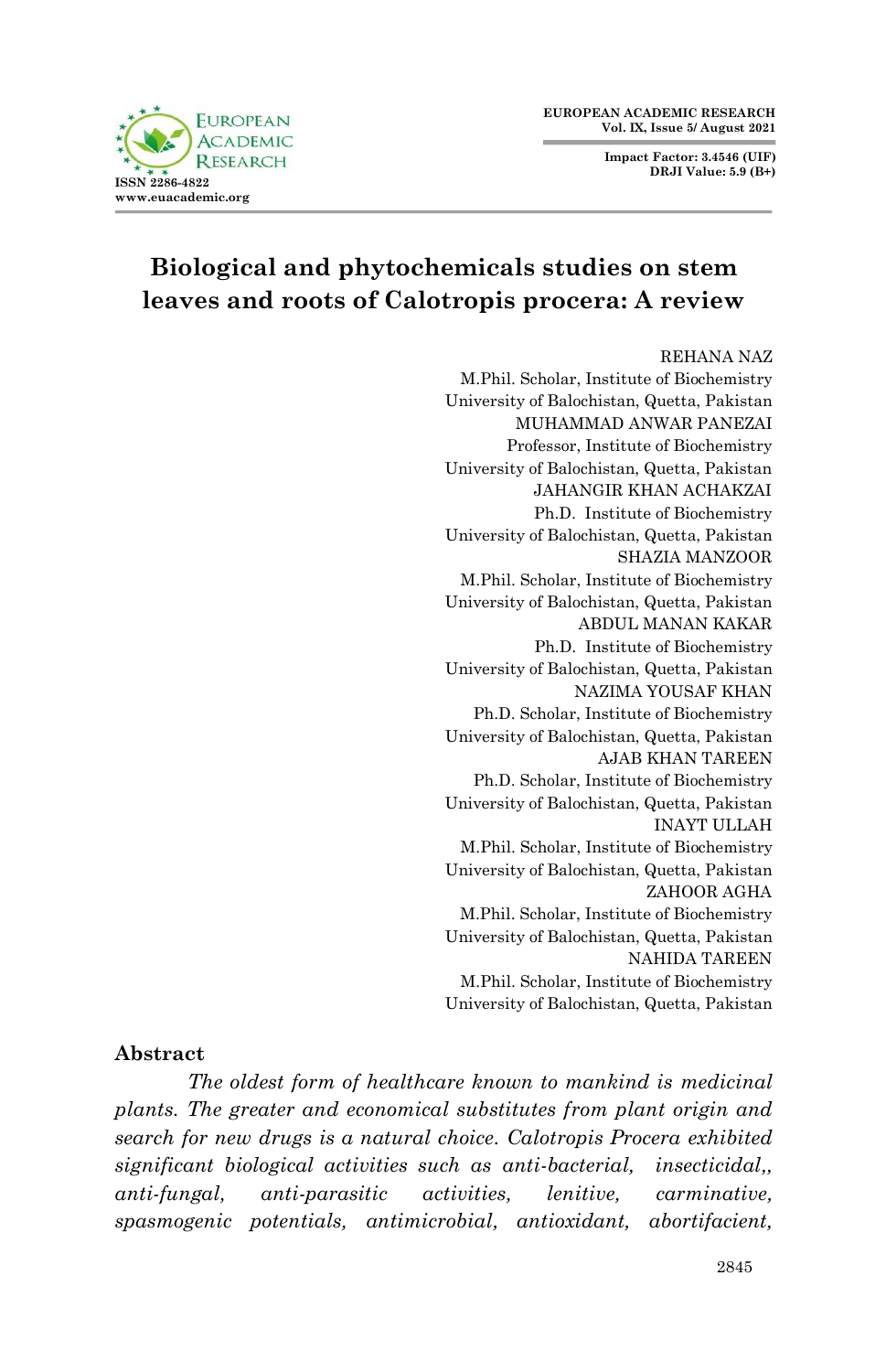*mullusccide, diaphoretic, treatment of leprosy, bronchial asthma, antidysentric, antisyphilitic, antirheumatic, skin infection, nematocidal, proteolytic, antinflammatory, larvacidial, anticancer activities, ulcer, abdomen, dyspepsia, Hansen's disease, diarrhea, indigestion, cold, fever, vomiting, nausea, dental problems, rat bite, swellings, gonococcal arthritis and other rheumatic complaints, analgesic, pharmacological, antifertility, antihyperglycemic, anthelmintic, hepatoprotective, anticonvulsant and antimalarial. GC-MS and other techniques identified the phytochemicals for instance alkaloids, flavanoids, terpenoids, saponins, cardiac glycosides, tannis, 2, 6, 10-trimethyl, 14-ethylene-14- pentadecne, 2- tert-butyl-4-(1,1,3,3 tetramethylbutyl) , Glutamic acid, 1-Hexadecyne, butane, T-butyl dimethyl butane, Phenol-3-isoproxy5-methyl Z-1,6-Tridecadiene, Hexadecane, β-Sitosterol, Azulene, Cisvaccenic acid, β-Tocopherol, Levomenol, ergost-5-en-3-ol, octadecenoic acid, fatty acids ester derivatives, phthalate derivative, pentacyclic triterpenes derivatives, azocompounds, chlorocarbon, aromatic hydrogen, fatty acids and aromatic carboxylic acids.*

**Keywords**: Calotropis procera, Biological, phytochemicals

# **INTRODUCTION**

In recent years mankind shows great interest in the use of medicinal plants especially in the developing countries because they find herbal medicines to be safe for use and have less or no adverse effects especially compare with synthetic drugs. All over the world, one of the important filed of traditional medicines was represented by Herbal medicines to encourage the utilization of herbal medicine and to find out their potential as a source of new drugs. It is important to study medicinal plants which have tradition stature in a more compound technique. For centuries Homo sapiens have used plants for medicinal purposes [1]. Curing by using medicinal plant is as old as mankind itself. From the far past there is a connection between man and his drug search in nature and there is sufficient conformation from several sources: preserved monuments, original plant medicines and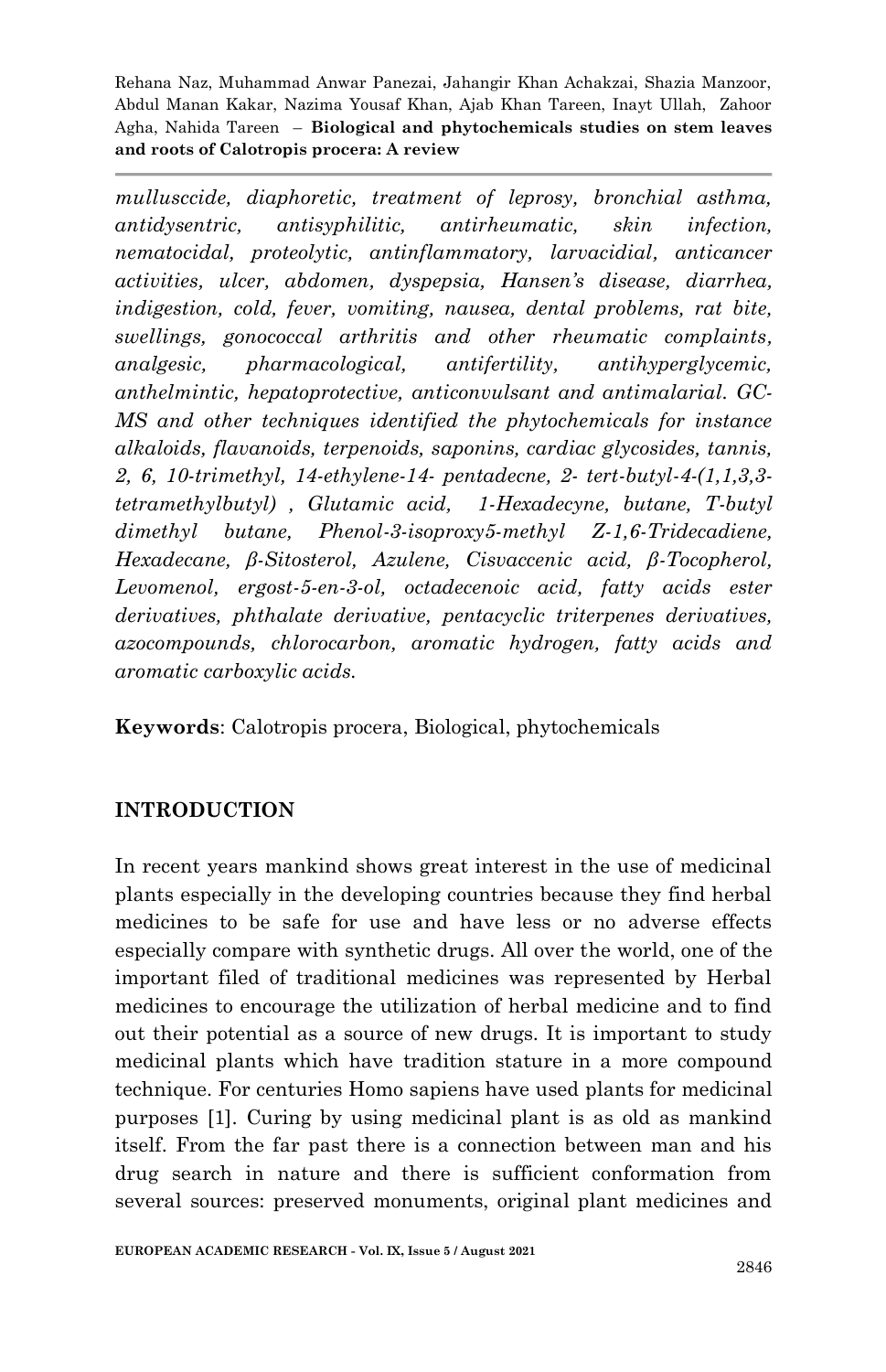even written papers. Due to many years of struggles man learned to trace drugs from fruit bodies, bark, seeds, and other parts of the plant and uses it against illness and he provide awareness about medicinal plant. Modern science has address their mobile activity and it has involved in latest pharmacotherapy. The development of ideas knowledge related to the utilization of medicinal plants as well as the advancement of recognition has grown the potential of pharmacists and physicians to acknowledge the challenges that have appeared with the spreading of professional solution in assistance of man's life. Historically plants with known remedies have been used to heal a huge range of diseases causing infections. The utilization of ayurvedic plants might be essential for their uses as medicinal herbs. Thus the greater and economical substitutes from plant origin and search for new drugs is a natural choice.

The oldest form of healthcare known to mankind are medicinal plants. Before chemical medicines introduction, people use to depend on the curing properties of medicinal plants. Due to an ancient saying that these medicinal plants are made to supply medical treatment, food, and other purpose that's why most of the people give importance to these plants. WHO estimated that about 80% of the 2.5 billion people depend totally on these traditional medicines of their basic medical care needs and live in the less developed countries. For the making of traditional medicines medicinal plants are acting as a "backbone" so these traditional medicines are utilized on regular basis by the people of less developed countries. In the world among groups there are almost 2000 racial groups and each group has its own experience and traditional medical knowledge [2, 3]. In the modern era on plant sources a lot of research have been done and now in medicine use it became the main supply of drugs. The importance of herbs that are used as medicinal remedies are because of a large number of medicinal plants. To cure diseases plant extracts are much effective and are of low cost. In Pakistan the plant species is not being cultured in a proper way because of less development resourses and now the specie is come to an extent. Thousands of years for the preparation of conventional medicines across the world the medicinal plants have been the ground and it also help to serve humanity with new and better medicines. On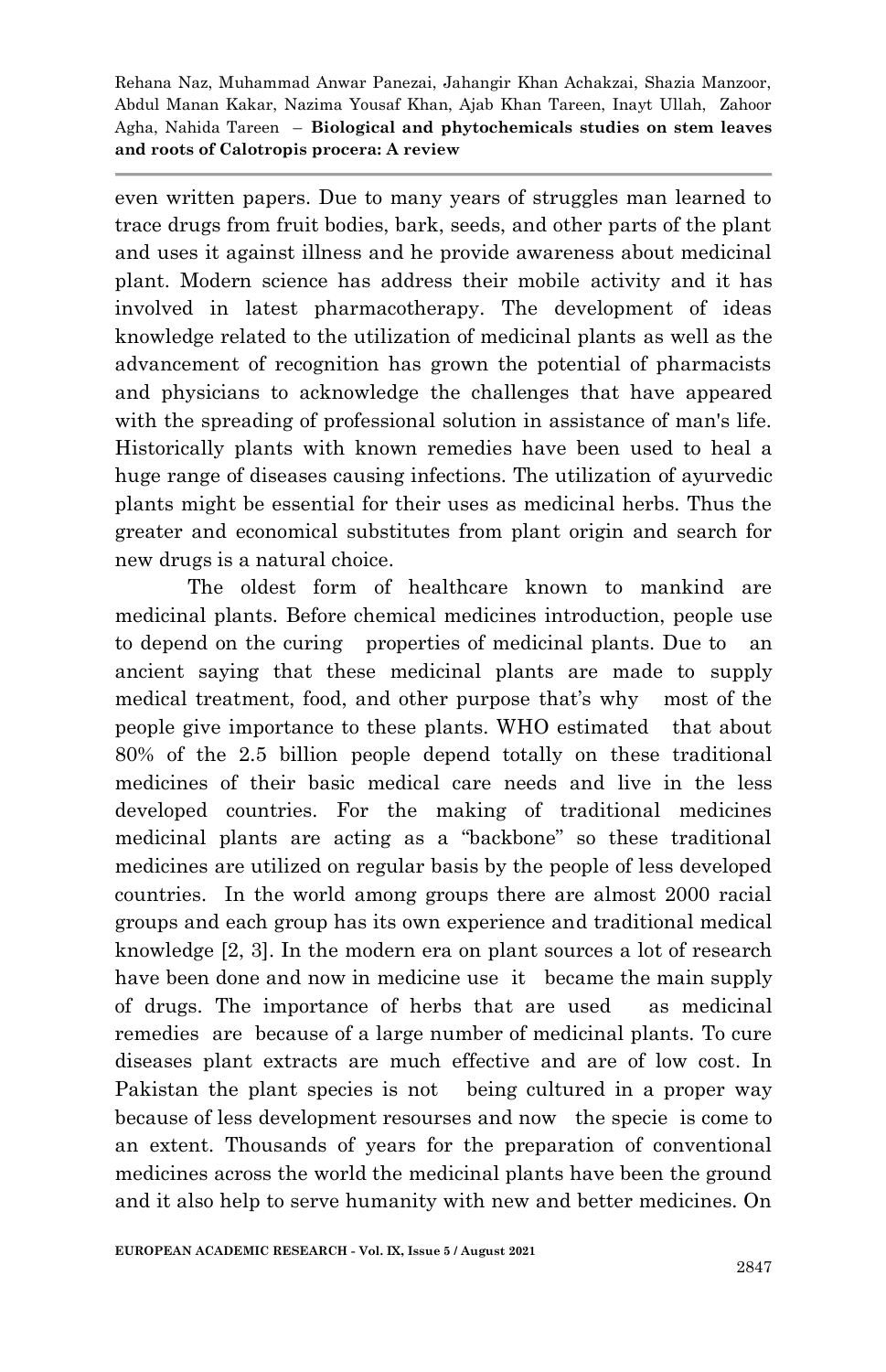the other hand while depending on factitious drugs green medicines are considered to be more safer. Now a lot of work has been focusing on valuing knowledge about the changing biological and antimicrobial activity of medicinal plants and then apply them to different disease causing microbes it seems to be an effective solution against chemically synthesized medicines because of several microbes that are resistant to to the activity of such medicines.

# **Origin of Calotropis Procera**

Calotropis Procera is a flowering plant species belongs from the family of Apocynaceae and it is found in north Africa, south Asia, western Asia, tropical Africa, and Indonesia. It contain green milky latex in green fruit which is extremly toxic and turn into coating in the form of gluey which is soap resistant.

# **Calotropis Procera**

Calotropis is a persisting plant and belong to family Apocynaceae. Calotropis is a sub familiy of flowering plant .The two common species of calotropis are Calotropis procera and Calotropis gigantean. Both species are used as replacement for one another and have homogenous effects. Calotropis grow as wild shrub in plains and sandy areas in all over of Pakistan [4]. It is root in mainly in drier part of hot and rain forest regions as well as in desiccated inland and semi-dry areas. It is found in all parts of world with climate that is sandy, warm, dry soil, and alkaline.. It grows as herb in farmland and found in misspend land. It grows along the road sides and in sand piles [5]. Calotropis is a hard, large, tall, highly branched and ever green shrub that has 5.4 meter height and contain toxic milky latex. By means of insects they are pollinated. By means of stem cutting and seeds Calotropis gigantean can be cultivated. By water and wind seeds of the plant are dispersed. Based on location Calotropis procera is known by many different names. It is called Ak in pakistan. it is called as milkweed, rubber bush, Sodom apple and swallows worth in English language. The common names used for calotropis in India are sufed aak and akavan. In Telugu calotropis is named as Mandran and it is known as Erukku in Tamil. Aakand (Bengali), Ak (Punjabi), Ushar (Arab name), Kharak (Pharsi), faftan (Senegal), calotropo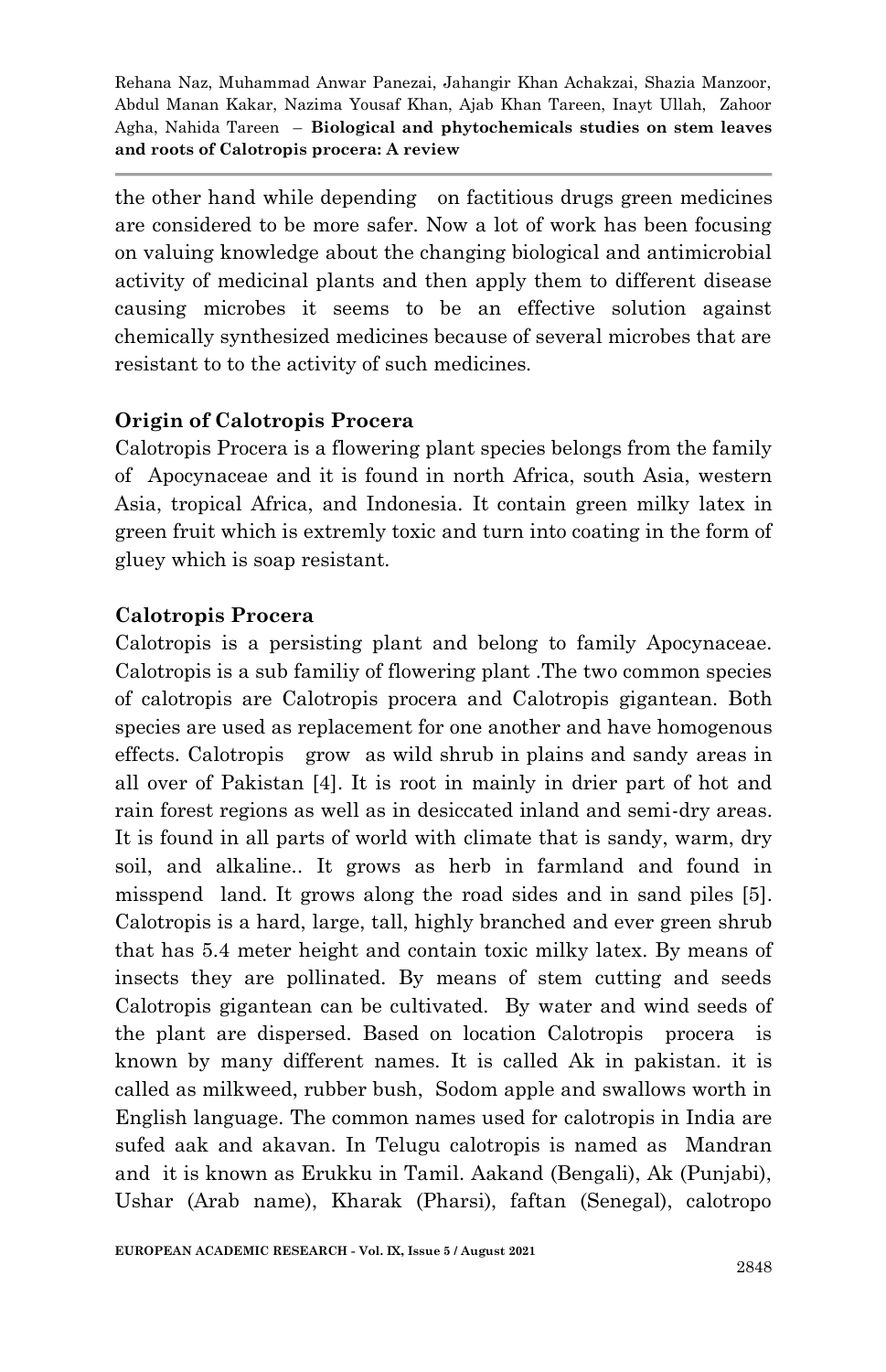(Italy), and Ekka (Canada) these all are other names of Calotropis procers [5].



**Figure 1 Calotropis Procera**

The organic solvents extract are ethanol, water, and chloroform of this plant and it have anti-bacterial, insecticidal [6], anti-fungal and anti-parasitic activities. "Hay" has been made by using Calotropis procera as it contain highly digestible components and high level of protein so it has been regarded as a good animal food. This plant can also use as a lenitive and substance cause vomiting. It also contains carminative and spasmogenic potentials. From the various aromatic plants essential oils can be extracted and due to their unique antimicrobial and antioxidant activity they can be used for many purposes in numerous industries [7-10]. The leaves and stem that contain essential oil were examined by GC/MS examination. In leaf of calotropis nine components are present and in stem 10 components are present. In leaf oil tyranton, 1- pentadecene and 1-heptadecenare presente [11]. For abortifacient, spasmogenic and carminative properties, mullusccide, diaphoretic and for the treatment of leprosy, bronchial asthma, antidysentric, antisyphilitic, antirheumatic, antifungal, and skin infection the milky latex is used. Every part of plant has different number of biological activities such as antimicrobial, nematocidal, proteolytic, antinflammatory, larvacidial and anticancer activities.

# **History**

Calotrope is local to very hot and semi-tropical Asia and Africa. The species are present in California, Central and South America (Brazil),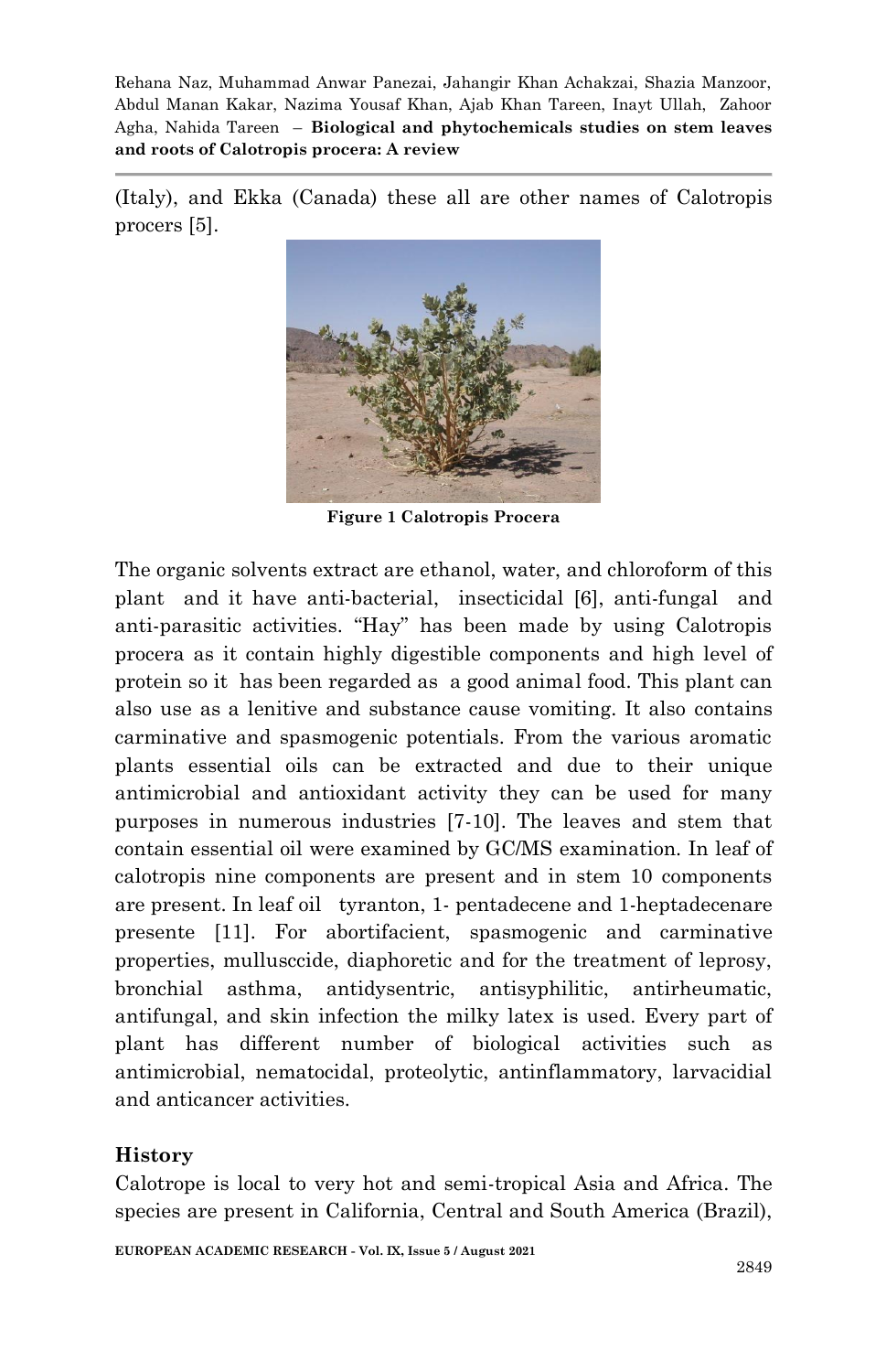the Seychelles, Mexico, Thailand, Australia and many Pacific Islands, including Hawaii. Calotropis procera is native to Nepal, Pakistan, Iran, Iraq, United Arab Emirates, Yemen, Kuwait, Oman, Saudi Arabia, Niger, Nigeria, Israel, India, Algeria, Afghanistan and Zimbabwe. Calotropis is salt tolerant, dry-proof to high degree and seed are dispersed through wind and animal. Its grow as weed along lagoon edges, roadsides and overgrazed and local grasslands. It often influential in area of scarp cultivation, sandy soils in area of low rainfall are said to be indicator of over farming [5]. Calotropis gigantea is local to South East Asia and Asia and also in pacific islands, Australia, Central and northern South America and Africa as an decorative near townlet and shrines as a herb. It is set down in Africa from Sudan, Kenya, Tanzania, and Gabon as well as from Mauritius. Calotropis procera is basically from India and Persia and it is popularly known as jealously cotton, milk, and flower silk. From Asklepios scientific name of family asclepiadaecae is taken, The Greek God of medicine, with toxic milky latex and serous its leaves, stem, fruits and branches are covered which come out when tissue is broken. This plant development was welcomed by Brazil. Sometimes it is known as quickly spreading plant as they are able to establish themselves under unfavorable conditions in most unlikely places. This plant can be used in folk medicine. The plant leaves are used in worship. In people beliefs Calotropis is used in very early period and also as drug of choice for different disease. In Vedic book of India its different formulas are found, "Sushruta Samhita". In old days period of ved Hindus utilize it at time of worship of sun. Because of this reason this plant was given name Arka prana which means shining leaf. In Indian traditional system of medicine different parts of plant have been used for treatment of tumors, ulcer, abdomen and liver [12]. The plant, is not only native in Palestine but also in West Indies as it is known to occur tropical belt (e.g. Jamaica), where the local people are familiar with it as "pillow cotton".

#### **Location:**

It naturally grows on a variety of lands and in different climate but best cultivated on sandy soil and mostly prefer dry climate. Calotropis grows best in saline and alkaline soil [13]. In semi dry conditions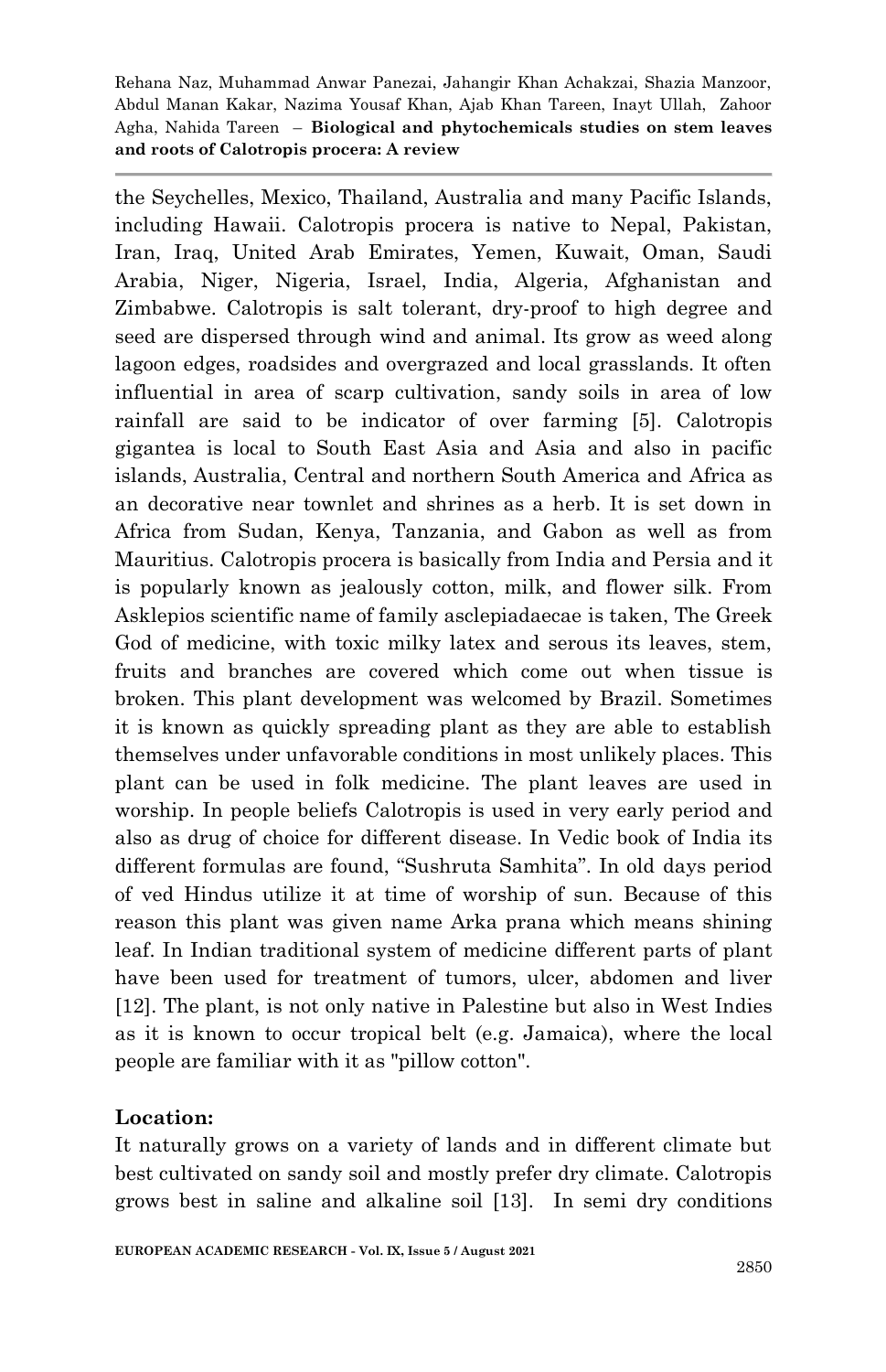calotropis grows commonly on deep sandy soils, rubbish heaps, and waste lands, from sea level up to 1300m altitude in sub-tropical climate. It is salt resistant and also a It is indicator of debilitated soil. It prefer dry habitat with annual rain fall ranges of 300-400mm. [14]. Temperature influenced the rate and percentage of germination throughout seed inhibition of Calotropis preocera. Since 1860, seed can germinate over a range of temperature three types of temperature are identified i-e base temperature, optimum temperature and maximum temperature. Crop grows in cardinal temperature which is lowest temperature. Up to 10 months only Calotropis can bear dry season and low rainfall. Plant growth is fast in wet season and obtuse in dry climate. First age of flowering is 2 years. For 12 days each flower opens. During first year plant growth can be up to 1m. It is generated by root, seed, root cutting and stem cutting. Per plant produces seeds about 100 to 1000.

## **Morphology**

Calotropis gigantean is the botanical name of calotropis of family Apocynaceae. Asclepiadoideae is the genus of calotropis and specie is C. gigantea .Calotropis order is Gentain ales and belongs to kingdom Plantae. It occur soft single woody shrub and tree length of 6m. when cut into pieces it's all parts give off white milky latex. Following parts of plant are involved in the botanical. Calotropis bark contain yellow brown colour and is corky and thick; shoots are soft and green and have white fur like hairs. Leaves are simple; contain oval line and narrow ends with 6 pair of nerves present on surface, acute apex, and pale green colour. Calotropis flowers contain 5 dirty white sepals, 5 petals which are purple at tips and white in base with 5 stamens that surround a white lobed stigma. Fruits are spongy and green in colour. From March to Octobe will be the main flowering period. The two most common species of the genus are Calotropis procera and Calotropis gigantean. The height of Calotropis gigantea is 8 to 10 ft while the height of Calotropis procera is 3 to 6 ft.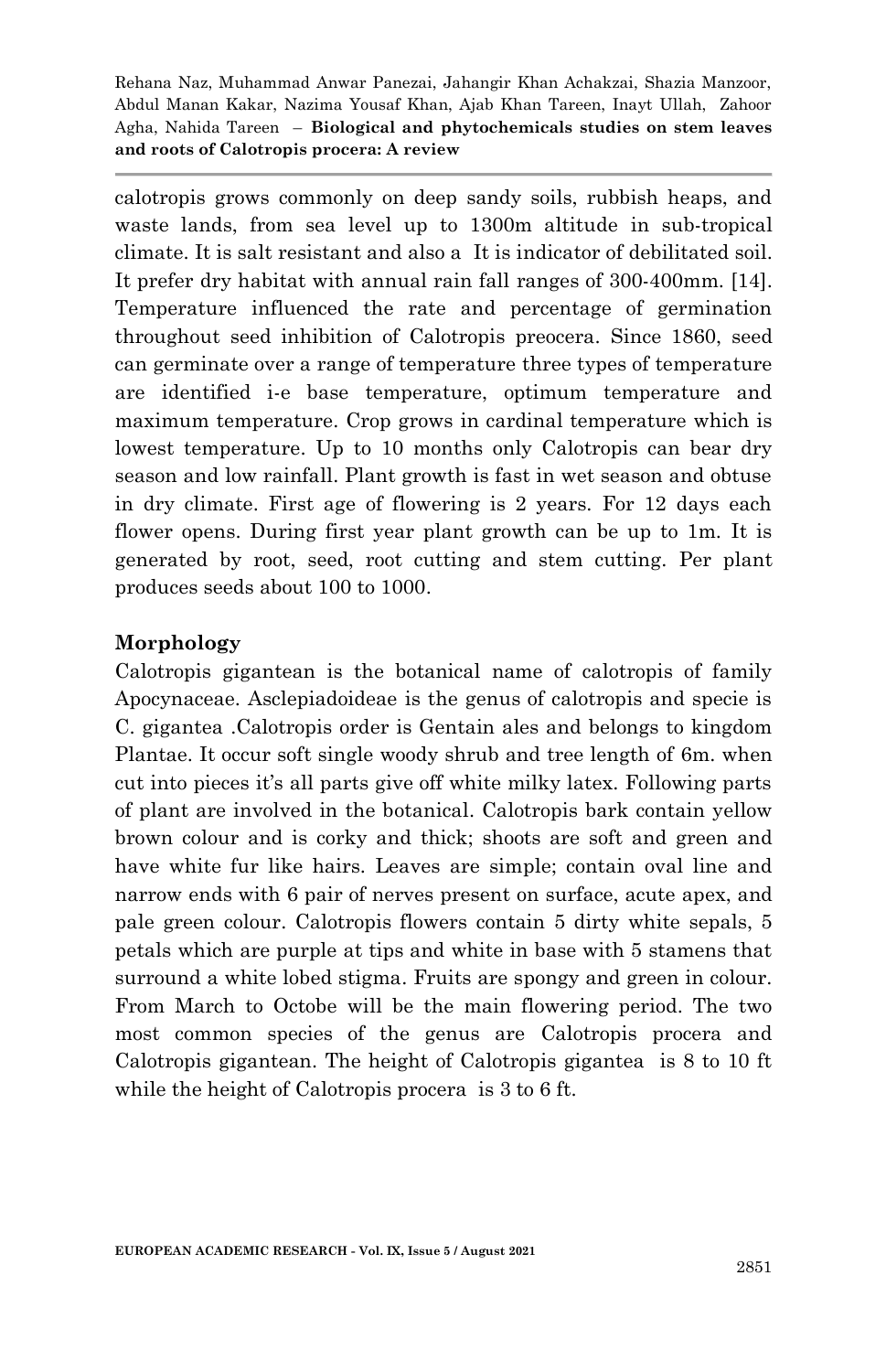

**Figure 2 showing leaves, flower, seed, and fruit of Calotropis procera.**

#### **Chemical composition**

Latex is the main constituent of stem and leaves is that comprises of protease enzyme, calotropain FI, calotropain F11, calotropsin D1 and D11, ascorbic acid, calotoxin, calactin and also nitrogen and sulphur containing fish poison and gigatin. Alpha and beta calotropeols, amyrins and glycosides are present in root barks and stem. Fatty acids, glycolipids and waxes are present in leaves. Many cardiac glycosides that contain calotropin are examined in roots. In root bark calotropterpenyl, mundarol isovalerate and rutinoside are present. Plant is responsible for the isolation of Sitosterol. In trace amounts chromium and lead are present whereas, tannins and glycosides are present except steroids. Bark and leaves contain highest calcium amount. Cyclisadol and terpenes retinoside, calactin, calotoxin, calotropin, glucose and L-rhamnose are present in flowers of calotropis and leaves contain Amyrin, amyrin acetate, calotropin, and calotropagenin furthermore, latex contain calotropin, calotoxin, uscharin, trypsin, uzarigenin and also proceroside [15]. The chemical components of flower of calotropis are giganteol, actucery, acetate lupeol, and gigantin,traditionally usefull oil of calotropis procera has the following chemical composition. Tyranton (54.4%), 1- pentadecene (9.5%) is occupied by leaf oil. and 1-heptadecene (8.2%). Most important compounds of stem oil are Z-13-docosenamide (31.8%), isobutyl nonane (13.7%) [16].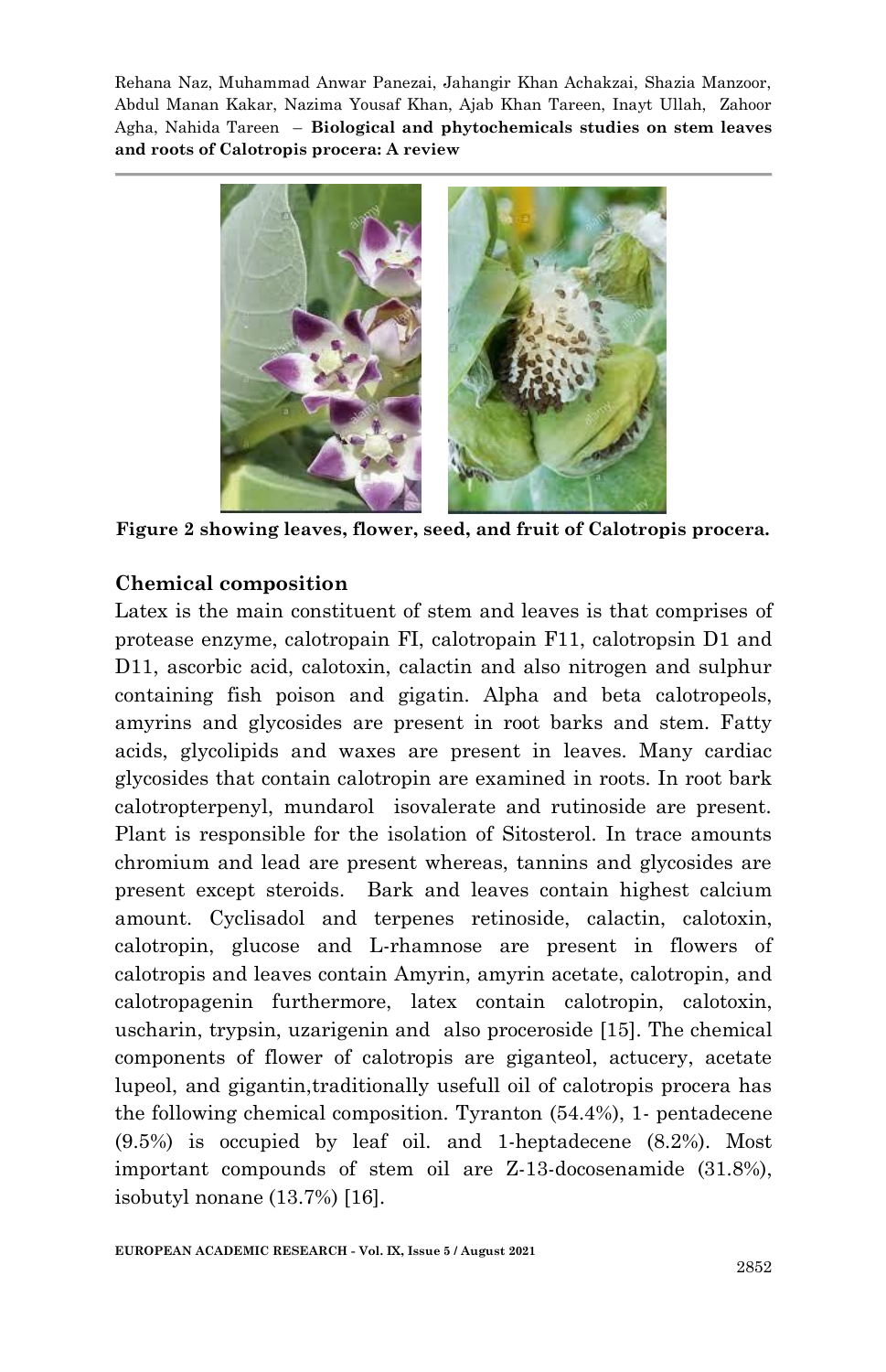#### **Phytochemistry**

For plants Phyto is Greek word. Human beings are helped in many ways by the families of phytochemicals. Phytochemical are basically defined as non-nutritive plant chemicals that have protective and disease preventive properties. These chemicals are produce by plants to protect theirselves but latest research shows that these chemicals also protect human beings to protect them against infectious diseases.[17]. Proceragenin is present in plant and benzoylinesolone in bark. Calotropin is present in stem and active component of leaves is mudarine along with 3 toxic glycosides, calotoxin, calotropin, uscharin, bitter yellow acid, and resins whereas, flower contain calotropenyl acetate and terpenol ester is present in latex. [5]. Calotropoleanyl ester, cardiac glycosides, cylotoxin and calactin show their presence in plant through chemical investigation. Calotropis also conatin anthocyanins, wax, gigantin, and giganteol . Power full enzymes are present in latex as well as a poisonous calactin glycosides and a non-toxic enzyme calotropin and compare to papain this enzyme is more proteolytic.[18]. Presence of protein, steroids, and flavonoids are determined by result of phytochemical screening of calotropis leaf extract and these compounds are the indication that they may have some medicinal properties. Flowers, leaves, root bark and root are plant parts used in medicines. For the treatment of hepatic problems, digestion, rapid wounds healing, and skin disorders powdered leaves are used. Leaves of calotropis were used by central India tribes as curative agent for jaundice. Furthermore, leaves are also used to treat joint pain and reduce. Homeopathic medicine uses calotropis and are also used by traditional medicine for treating ringworm.

#### **Uses**

Calotropis are used for improving soil holding capacity and soil fertility. The powder of root is used for the treatment in dyspepsia, asthma and bronchitis. Full dried plant of calotropis full dried plant is best tonic and depurative. For enormous floral arrangements in Thailand calotropis flower is used as it is long lasting. Hawaiian Queen believes that their flowers are symbol of royality that's why they are most popular. In Cambodia the flowers of calotropis are used in interior of house holding funerals and also used in funerals to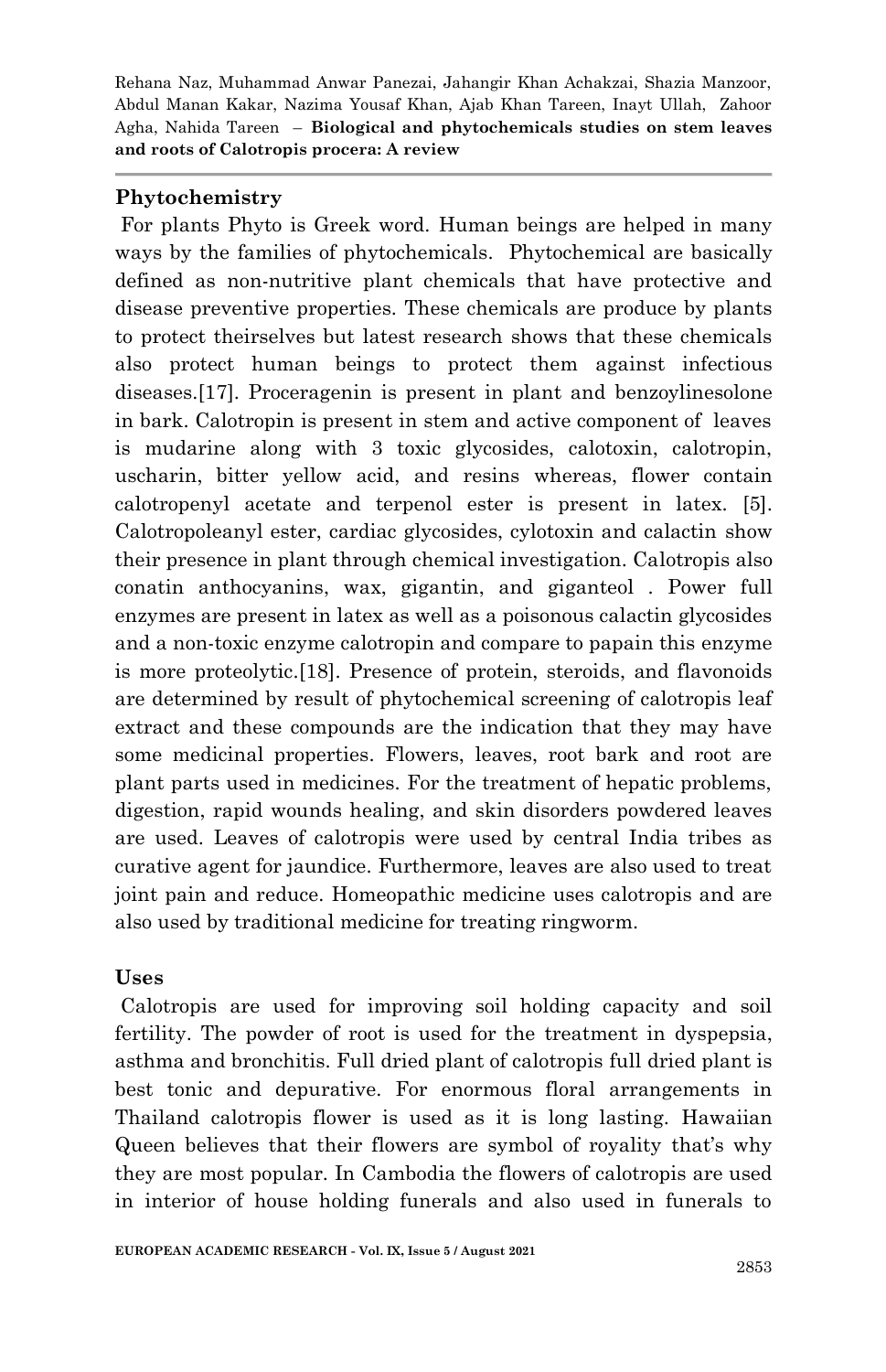decorate urn. Calotropis uses in Ayurvedic medicine are huge they are used for different purposes; the powdered leaves are helpful in healing wounds and are good for treatment of liver disorders, digestion, constipation, intestinal worms and skin disorder. The dry fruit of this plant is derived from a single carpel that open from one side when release seeds only and latex is used as a disinfectant. [19]

## **General Uses**

General uses include culinary uses, traditional medicine uses and ritualistic uses.

# **Ritualistic uses**

calotropis plant is worship by Hindus. Lord Hanuman poja is incomplete unless offering of crown made with leaves of arka. On festival of sun god leaves of calotropis are used for bathing.. Arka is refered as plant that heals. Ratha Saptami is active by first taking a solemn ceremony bath. Calotropis gigantean plant leaves are used in ritualistic bath as it is the main feature of the ceremony. The plant is called arka in Sanskrit language. One of the main uses of the plant leaves is that in India each and every village, young married girls in afternoon move in form of groups to complete the forth night that start from mauna and collect a variety of green leaves of calotropis that are used after the forth night in the next day puja. calotropis is also famous among Queen of Hawaiian as royality symbol. [5].

# **Culinary uses**

In Java, sweetmeat is made from the central part of calotropis. For flavouring purpose inner part of flower is used. For treating cough, cold and asthama the flower of calotropis is used as drink along with milk. One of the interesting use of the plant is that the young shoots and leaves are cooked as a vegetable. For making tea fruits of the plant are infused. In Nigeria and Benin calotropis extract is used in making of traditional cheese.

# **Traditional medical uses**

For traditional practice of healing ayurvedic medicine are used and for this purpose different plants are used [20].calotropis plant is used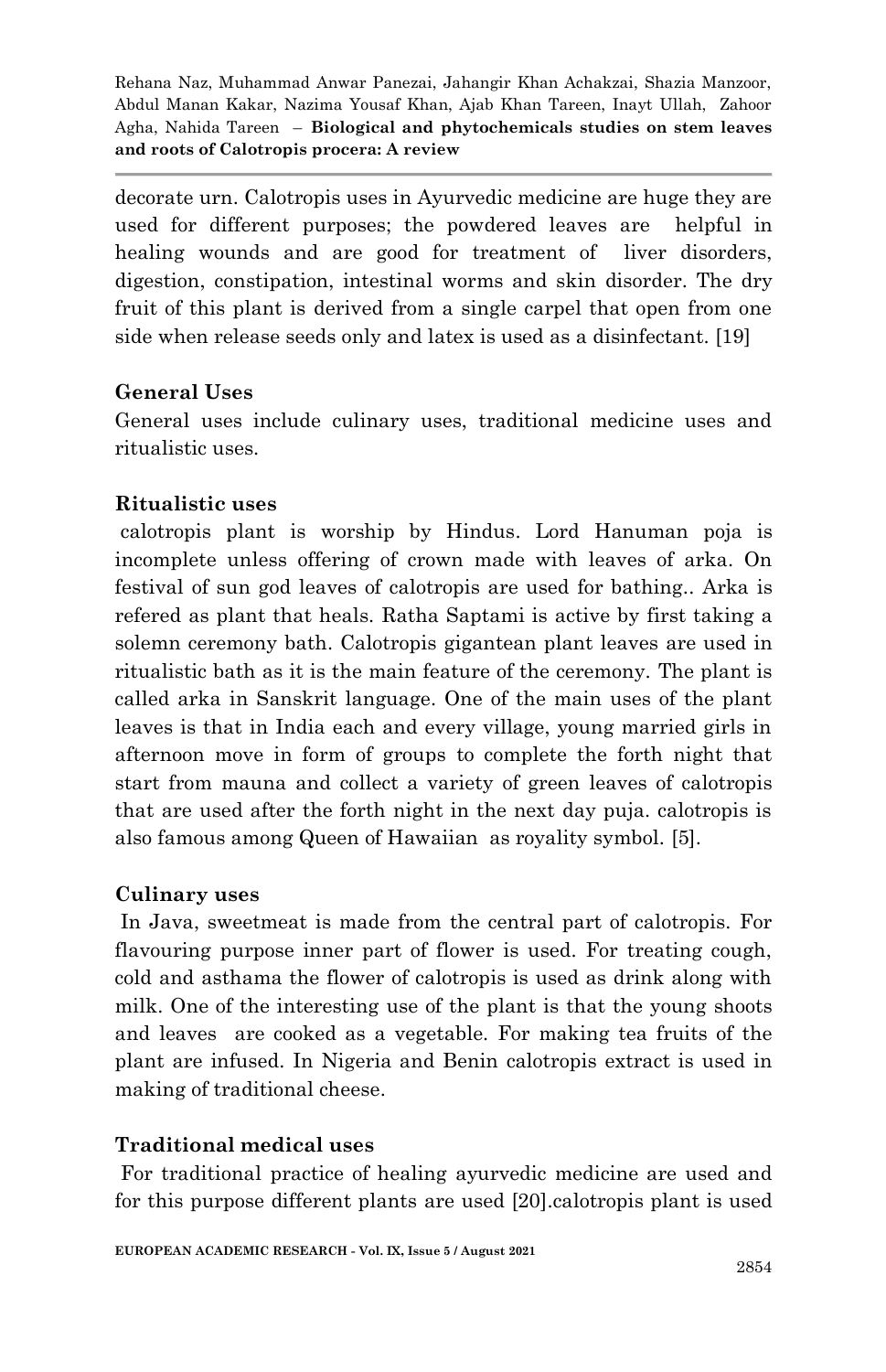to treat Hansen's disease in India. For curing diarrhea madar root is used. Calotropis with its unique properties is used as medicinal plant. Conventionally for healing common diseases like indigestion, cold, fever, vomiting, nausea, and asthama calotropis is used with other medicines or alone. The flowers are bitter and tonic [8]. In case of insect bite the root are grind well and applied on bitten area by rubbing frimly. For curing dental problems, rat bite, swellings, gonococcal arthritis and other rheumatic complaints latex of plant is used and for bbronchial asthma flower is used. [21].

## **Literature review**

Calotropis is a persisting plant and belong to family Apocynaceae. Calotropis is a sub familiy of flowering plant .The two common species of calotropis are Calotropis procera and Calotropis gigantean. Both species are used as replacement for one another and have homogenous effects. Calotropis grow as wild shrub in plains and sandy areas in all over of Pakistan. . The species are present in California, Central and South America (Brazil), the Seychelles, Mexico, Thailand, Australia and many Pacific Islands, including Hawaii. Because of calotropis procera natural biological activities it is the center of attention for many research institutes and pharmaceutical companies.Conducted past studies reported plenty of biological activities found in the plant. Some biological activities of plant include, anticancer activity, antimicrobial activity, antifungal and hepato protective activities.

It is studied that pharmacological activity of plant Calotropis Procera wound healing activity was shown by using bark and leaves it shows anti-cancer activity, Anti pyretic, anti-Hyperglycemic effect, Analgesic, Anti pyretic, Antioxidant, Anti diabetic, and neuromuscular blocking activity.in addition , all these biological activities are examined by using disc Diffusion, agar Difussion and incision and excision method. The results of the study showed that remarkable wound curing and bilirubin lowering property in Wistar rats. Furthermore, the extracts at low concentration are active against bacteria. The study concluded that the leaves of *calotropis procera* shows positive results for biological activies and is capable for use in preparation of ayurvedic drugs [22].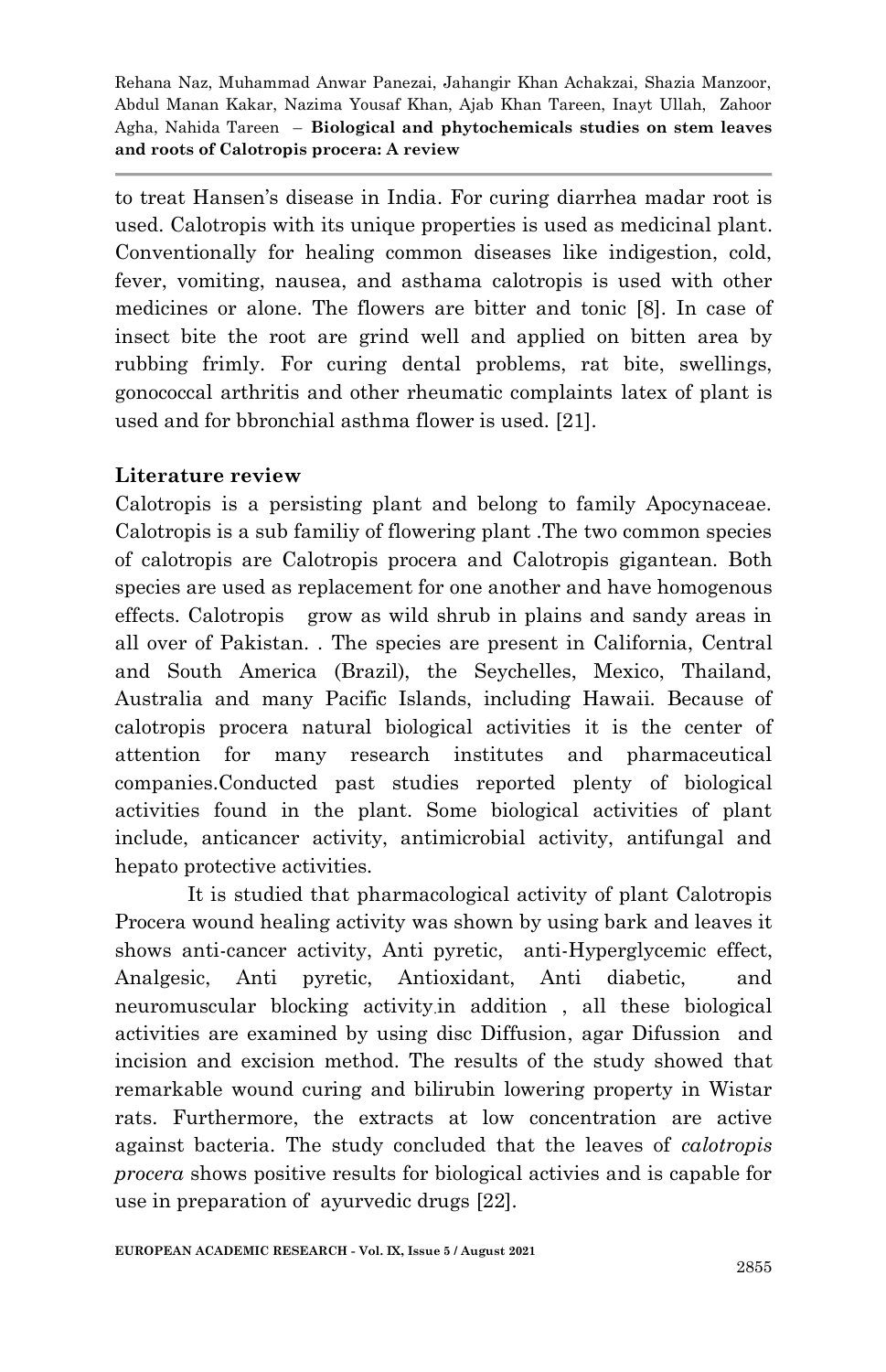It is reported in the study about the Ayurvedic and pharmacological activities of plant *Calotropis Procera Linn*. The whole plant was examined for analgesic, pharmacological, antitumor, antifertility, antihyperglycemic, anthelmintic, hepatoprotective, antiinflammatory, antidiarrhoeal, anticonvulsant, antimalarial and antimicrobial activities. In addition, these all biological properties were examined using different techniques. The results of the study showed that this plant exhibit an exceptional variety of biological compounds. This plant showed significant activity in reducing the effect of all the factors determined in the study. Furthermore, the study concluded that this whole plant is capable for use in preparing ayurvedic medicines [5].

It is studied that biochemical effects the plant *Calotropis procera* on hepatotoxicity. The study includes, 42 male albino rats divided in six groups. Each group received different extract of leaves prepared in water, ethanol and chloroform and determined their effect on liver. Carbon tertrachloride was used to produce hepatotoxicity. Moreover, the results indicated that all the three extracts produced remarkable reduction in total protein, alanine, aspartate, alkaline phosphatise, albumin and total bilirubin levels compared to CCL4. The study further concluded that, C. procera showed hepatoprotective activity which may be due to the presence of huge quantum of phytochemical compounds present in the same [23].

It is analysed that phytochemical constituents of chloroform and ethanolic extracts of *Calotropis procera* using Gas chromatography mass spectroscopic technique (GC-MS). The leaves of the plant in ethanol and chloroform were examined for phytochemical analysis. The results of qualitative analysis showed that this plant contain alkaloids, flavanoids, terpenoids, saponins, cardiac glycosides and tannis. GC-MS studies of the plant showed that the highest peak was obtained by octadecenoic acid and methyl ester. However, lowest peak was obtained by cyclohexanol-3-methyl in ethanolic leaves extract. On the other hand highest peak was obtained by 2, 6, 10 trimethyl, 14-ethylene-14- pentadecne and lowest peak was obtained by 2- tert-butyl-4-(1,1,3,3-tetramethylbutyl) in chloroform extract of leaves. The study concluded as the presence of these natural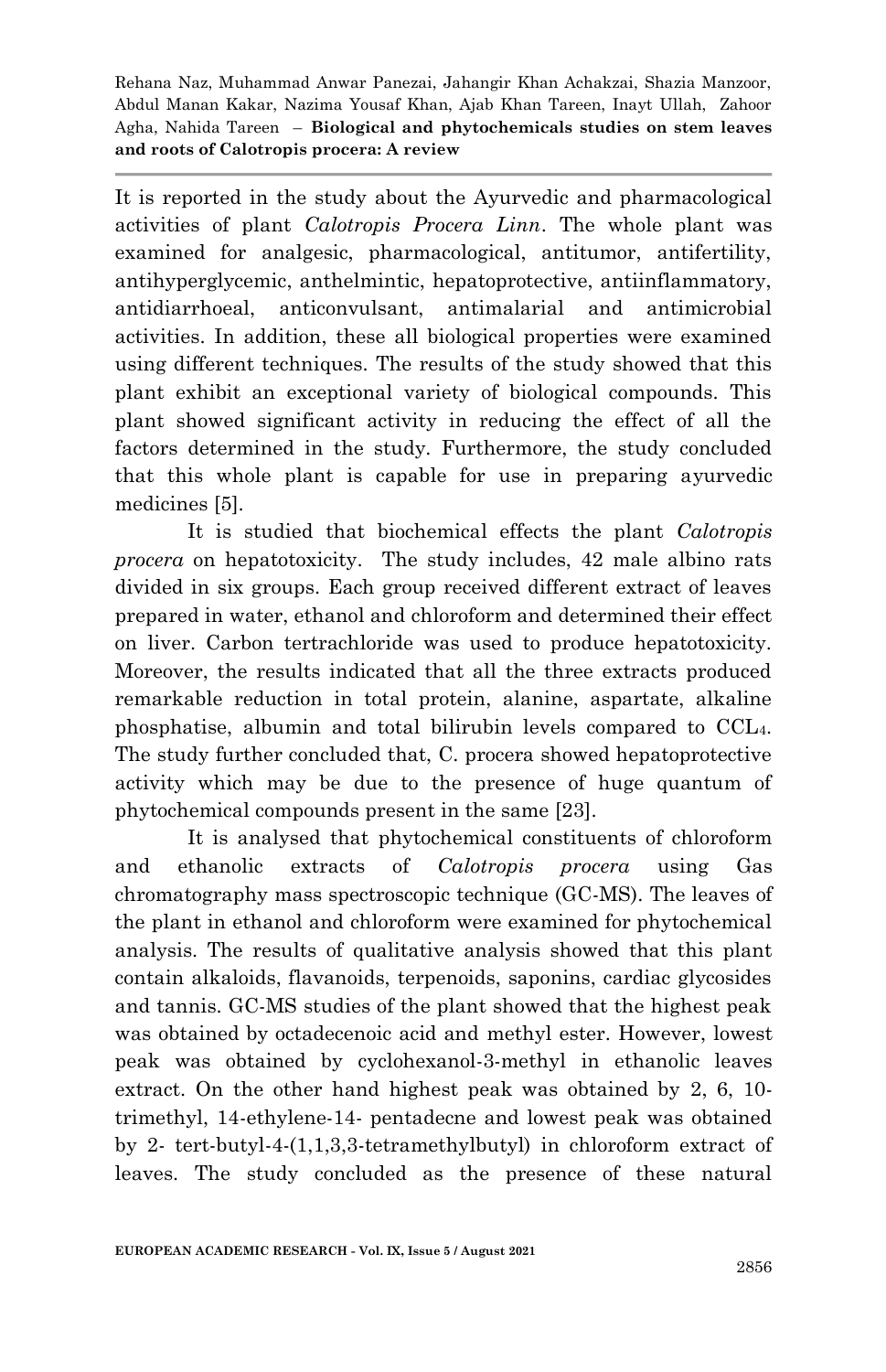compounds in the studied plant is responsible for the pharmacological activities [24].

It is examined that comparative GC-MS analysis of biological compounds in methanolic leaf extract of Calotropis gigantea and latex. The investigation of the plant showed the presence of 46 total bioactive compounds among them 22 from discovered from latex and 24 from leaves. These compounds were extracted from the studied plant via GC-MS analysis. These include; Glutamic acid, 1- Hexadecyne, butane, T-butyl dimethyl butane, Phenol-3-isoproxy5 methyl Z-1,6-Tridecadiene, Hexadecane and Trocosane from latex. Whereas, β-Sitosterol, Azulene, Cisvaccenic acid, β-Tocopherol, Levomenol etc were obtained from leaves. On the other hand the other compounds obtained were similar in both latex and leave. The study did not include Calotropis Procera plant. However it was concluded that C. gigantean and latex contain a huge variety of biochemical compounds [25].

It is reported that presence of phytochemical constituents by GC-MS analysis and HPTLC of Calotropis Procera plant. Moreover, the phyto-constituents were examined quantitatively and qualitatively via GC-MS technique. The extract of leaves in hexane was prepared and analysed. The results of GC-MS showed the highest peak area of 25.22% obtained by ergost-5-en-3-ol and lowest peak area of 0.24% obtained by 9 octadecenoic acid. HPLC analysis results showed seven bands under UV light and were observed at different  $R_f$ values. The study concludes that, these phyto-constituents are active molecules responsible for different therapeutic effects. The present study might give different results as per variant climatic conditions of the study area [26].

It is studied that antibacterial and Phytochemical screening of *Calotropis procera* Leaf Extracts against methicillin resistance and vancomycin obtained from the wounds of patients in hospital. The bacterial pathogens used in the study involved; pseudomonas aeruginosa, escherichia coli, streptococcus pyogenes, staphylococcus aureus and Proteus mirabilis. The method used to analyze antibacterial activity was agar well diffusion method. The results of the study showed the highest inhibition against Escherichia coli and staphylococcus aureus. The lowest zone of inhibition was recorded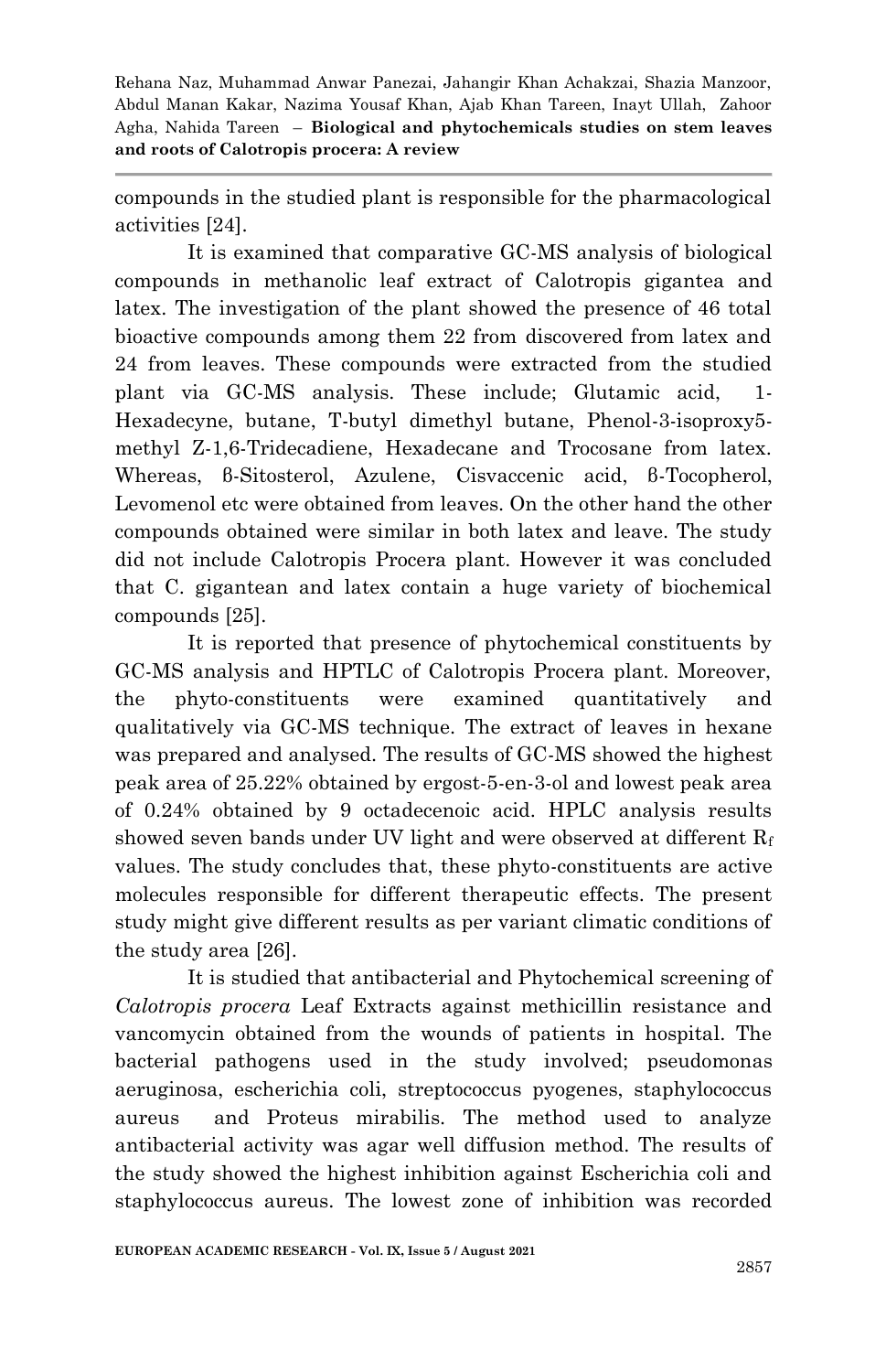against pseudomonas aeruginosa and klebsiella pnuemoniae. Moreover, streptococcus pyogenes and proteus mirabilis has shown no inhibitory action against n-hexane extract [27].

It is determined in this study about various chemical constituents from Calotropis procera plant extract in chloroform through gas chromatography mass spectrometry (GC-MS). The results of the study involved the identification of 25 compounds classified in to three categories; eight fatty acids ester derivatives, one phthalate derivative and sixteen pentacyclic triterpenes derivatives. The study concludes that these might be the compounds present in Calotropis procera responsible for its antipathogenic activities [22].

It is analyzed that biopesticidal activity of the plant Calotropis Procera against macrophomina phaseonlina. The study involved various concentrations of extracts in leaves. They include nbutanol, chloroform, ethyl acetate, and n-hexane. The effect of different extracts was tested against antifungal activities. The results of the study showed that the maximum zone of inhibition against the macrophomina phaseonlina was obtained from methanolic extract. The n-hexane fraction was analyzed for seven compounds namely azocompounds, chlorocarbon, aromatic hydrogen, fatty acids and aromatic carboxylic acids via GC-MS technique. However the study further concludes that the outstanding antifungal activity against the methanolic extract was due to presence of these identified compounds obtained in hexane fraction [28].

It is reported that this plant contain various phyto-chemicals which shows diverse ethno-medicinal and pharmaceutical properties. Caloropis procera and Calotropis gigantea, both contain number of disease curing properties against infection causing agents such as worms, viruses and bacteria; and they are used for treating physiological disorders and diseases. The study involves the use of Calotropis latex in both concentrated and preserved forms shows many pharmaceutical applications and is more affective in interventional therapies, different types of cancers can be cure by using alternative and complementary medicine. Furthermore its Latex can be used for preparing different herbal drugs that might be non-steroidal and in patients shows huge huge cancer suppressing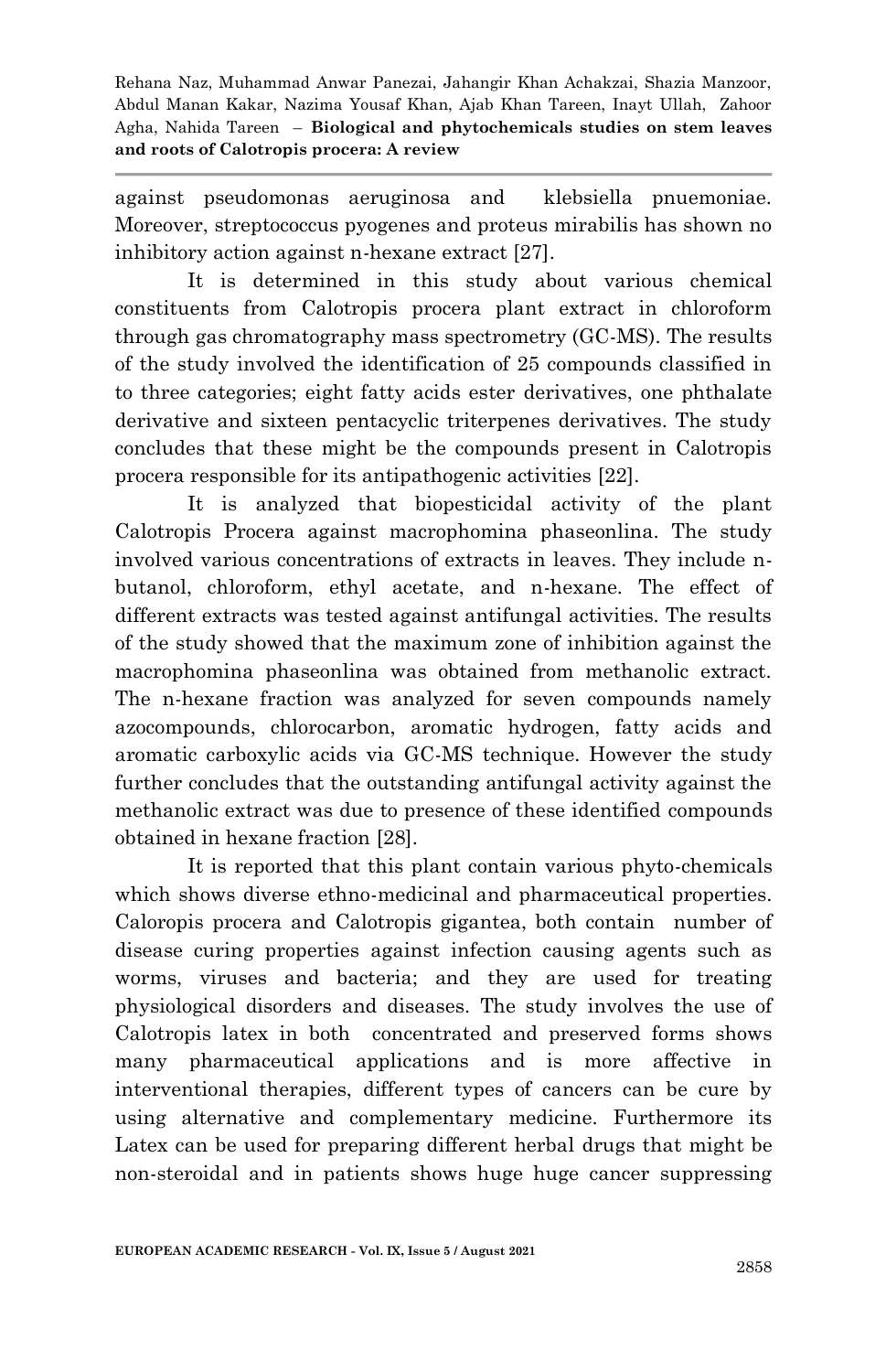effeciency. The study conclude that for ayurvedic drugs, industrial products and pesticides Plant can become a best future source [23].



**Figure- showing the utilization of Calotropis procera plant**

It is examined that hepatoprotective activity of *calotropis procera.* Male albinp rats were used in the study. In calorimetric enzymetic method biochemical parameters were determind by using commercial kits. Acute toxicity and hepatoprotective methods were used in the study. All groups are treated with ethanol, aqueous and chloroform. Phytochemical screening showed that the plant contain vanoids, glycosides, terpenes and alkaloids. The results of the study reveal that leaves and latex of plant exhibit significant decrease in the serum marker enzyme level and also observed effective hepatoprotective effect. The study shows that ethanol, chloroform and aqueous all 3 extacts of leaves and latex show positive results towards hepatoprotective activity and in future can b used for the synthesis of useful drugs [23].

The above literature can be concluded as, the use of medicinal plants a cost effective way of obtaining new drugs. At present, medicinal plants is gaining a lot of attention as a result of increased pathogenic resistance. According to the report published by World Health Organization (WHO) in 2018 more than 50% of the countries are recognising the importance of medicinal plants in controlling the uprising pathogenic resistance. The study shall involve the use of whole plant in exploring various compounds. The study also investigates the effect of different extracts on various biological parameters. This is the cost effective way of getting benefits from the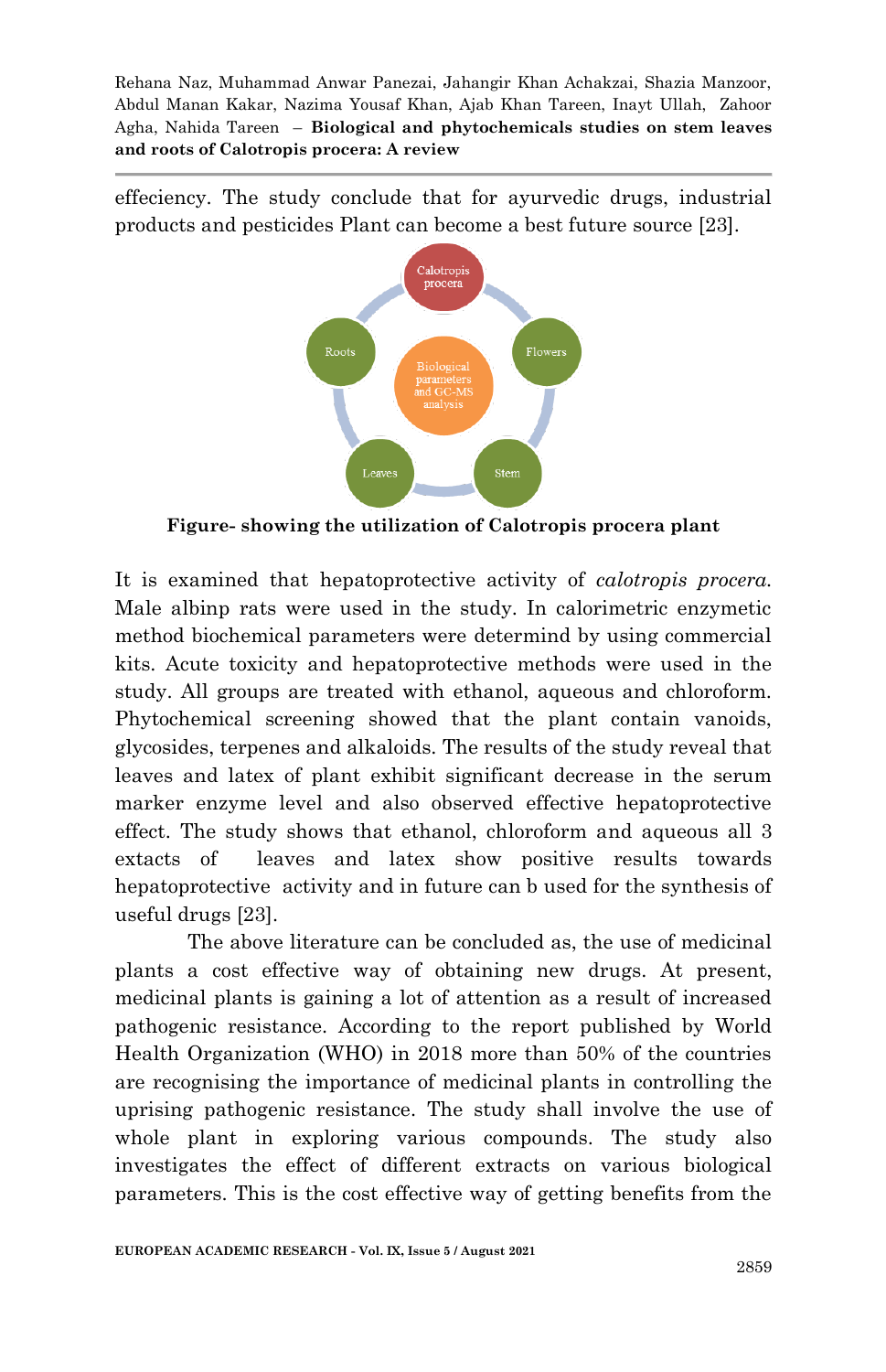plant and this will in turn help the entire humanity to protect them from various diseases.

#### **REFERENCES**

- 1. Said O, Khalil K, Fulder S, Azaizeh H, Ethnopharmacological survey of medicinal herbs in Israel, the Golan Heights and the West bank region. Journal of Ethnopharmacology. 2002; 83:251-265.
- 2. Al-Snafi AE. Central nervous and endocrine effects of Myristica fragrans. 4th Arabic Conf. of Medicinal plants, Thamar Univ. Yemen 1999, 111-121.
- 3. Al-Snafi AE, Al-Trikrity AH. Ahmad RH. Hypoglycemic effect of Teucrium polium and Cyperus rotundus in normal and diabetic rabbits. Med J Tikrit Univer, 9(2), 2003, 1-10.
- 4. M.F. Azhar, M.T. Siddiqui, M. Ishaque, A. Tanveer. (2014). Study of ethnobotany and indigenous use of Calotropis procera (Ait.) in cholistan desert, Punjab, Pakistan. J Agric Res. 52(1): 117-126
- 5. A.K. Meena, A. Yadav, M. Rao. (2011). Ayurvedic uses and pharmacological activities of Calotropis procera Linn. Asian Journal of Traditional Medicines. 6(2): 45-53.
- 6. L. Moursy. (1997). Insecticidal activity of Calotropis procera extracts of the flesh fly, Sarcophaga haemorrhoidalis fallen. Journal of the Egyptian Society of Parasitology. 27(2): 505-514.
- 7. E.M. Abdallah, A.E. Khalid. (2012). A preliminary evaluation of the antibacterial effects of Commiphora molmol and Boswellia papyrifera oleogum resins vapor. International Journal of Chemical and Biochemical Sciences. 1: 1-15.
- 8. Z. Arshad, M.A. Hanif, R.W.K. Qadri, M.M. Khan. (2014). Role of essential oils in plant diseases protection: a review. International Journal of Chemical and Biochemical Sciences. 6: 11-17.
- 9. M.A. Hanif, H.N. Bhatti, M.S. Jamil, R.S. Anjum, A. Jamil, M.M. Khan. (2010). Antibacterial and antifungal activities of essential oils extracted from medicinal plants using CO2 supercritical fluid extraction technology. Asian journal of chemistry. 22(10): 7787
- 10. M.M. Khan, M. Iqbal, M.A. Hanif, M.S. Mahmood, S.A. Naqvi, M. Shahid, M.J. Jaskani. (2012). Antioxidant and antipathogenic activities of citrus peel oils. Journal of Essential Oil Bearing Plants. 15(6): 972-979.
- 11. SD. Moronkola, C. Ogukwe, K. Awokoya. (2011). Chemical compositions of leaf and stem essential oils of Calotropis procera Ait R. Br [Asclepiadaceae]. Der Chemica Sinica. 2(2): 255260.
- 12. S.J. Chundattu, V.K. Agrawal, N. Ganesh. (2011). Phytochemical investigation of Calotropis procera. Arabian Journal of Chemistry.
- 13. M. Adak, J. Gupta. (2006). Evaluation of antiinflammatory activity of Calotropis gigantea (AKANDA) in various biological system. Nepal Medical College journal: NMCJ. 8(3): 156-161.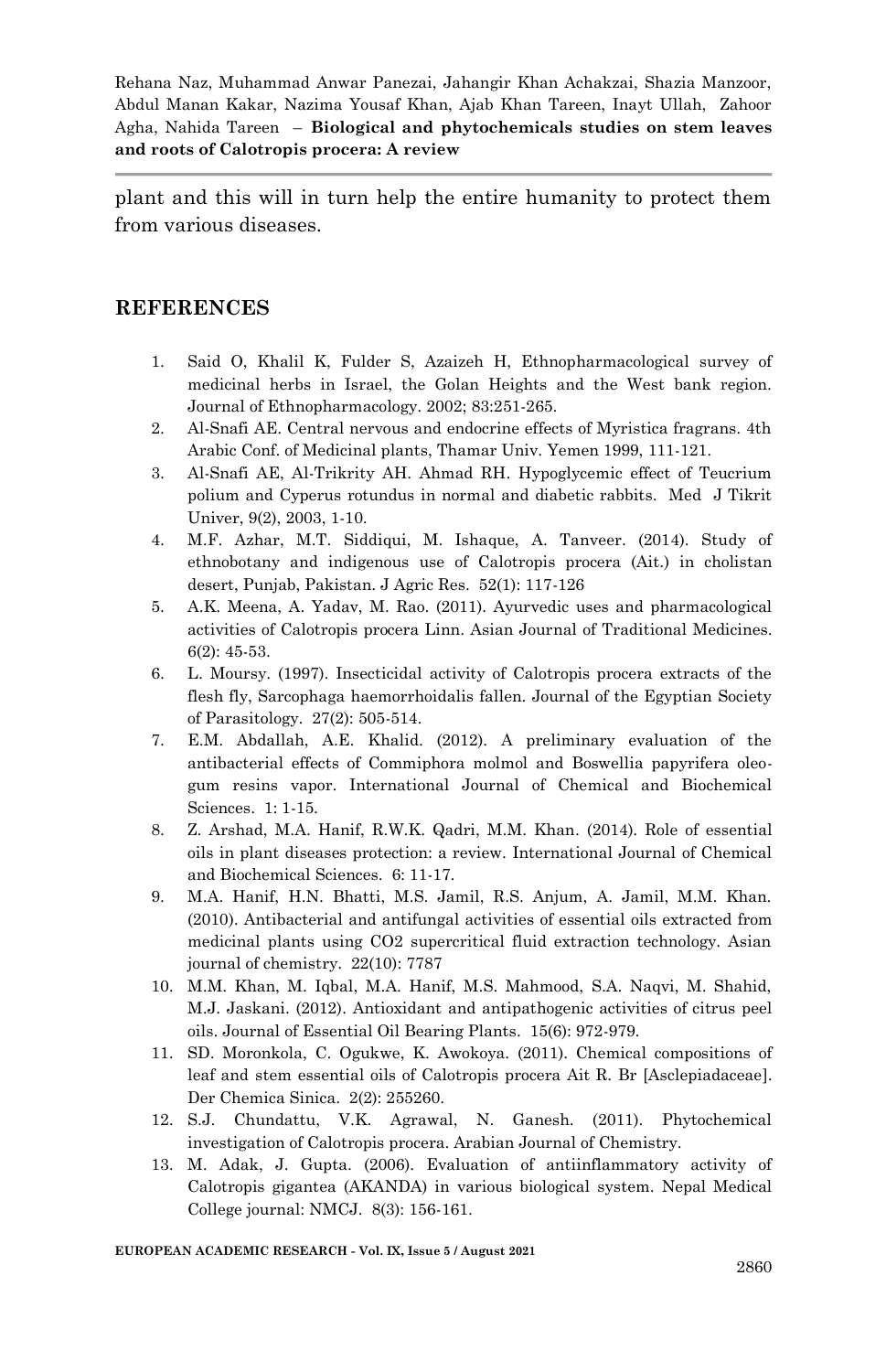- 14. H.R. Chitme, R. Chandra, S. Kaushik. (2004). Studies on anti-diarrhoeal activity of Calotropis gigantea R. Br. in experimental animals. J Pharm Pharm Sci. 7(1): 70-75.
- 15. A. GUPTA, R. SINGH, C. PURWAR, D. CHAUHAN, J. Singh. (2003). Two pentacyclic triterpenes from the stem of Calotropis procera. Indian journal of chemistry. Sect. B: Organic chemistry, including medical chemistry. 42(8): 2030-2033.
- 16. S. Sarkar, R. Chakraverty, A. Ghosh. (2014). Calotropis gigantea Linn.-A Complete Busket Of Indian Traditional Medicine. Int. J. Pharm. Res. Sci. 2(1): 7-17.
- 17. A. Tiwari, S. Singh, S. Singh. (2014). Chemical Analysis of Leaf Extracts of Calotropis procera. International Journal of Scientific and Research Publications. 4(1): 1-3.
- 18. S. Quazi, K. Mathur, S. Arora. (2013). Calotropis procera: an overview of its phytochemistry and pharmacology. Indian Journal of Drugs. 1(2): 6369
- 19. R. Padmadhas, R. Ragunathan. (2009). The effect of lead nanoparticle present in the leaf of Calotrphis gigantea which result in the loss of the Painted Grass Hopper of the western ghats species in India. Int. J. Nanotechn and Appl., India. 3(2): 89-96.
- 20. I. Ahmad, M.A. Hanif, R. Nadeem, M.S. Jamil, M.S. Zafar. (2008). Nutritive evaluation of medicinal plants being used as condiments in South Asian Region. JOURNAL OF THE CHEMICAL SOCIETY OF PAKISTAN. 30(3): 400-405
- 21. G. Kumar, L. Karthik, K.V.B. Rao. (2011). A review on Pharmacological and phytochemical profile of Calotropis gigantea Linn. Parmacologyonline Newsletter. 1: 1-8. [28] M.A. Alam, M.R. Habib, F. Nikkon, M. Khalequzzaman, M.R. Karim. (2009). Insecticidal activity of root bark of Calotropis gigantea L. against Tribolium castaneum (Herbst). World Journal of Zoology. 4(2): 90-95.
- 22. Adam, I. A., & Hagr, T. E. (2019). GC-MS Analysis of Chemical Constituents from Chloroform Extracts of Calotropis procera (Ait.) R. Br (Asclepiadaceae) Roots Collected in Sudan. *Open Science Journal of Analytical Chemistry*, *4*(2), 20
- 23. Abd Alrheam, A. I. A. (2015). Biochemical effects of Calotropis procera on hepatotoxicity. *Biomedical Research and Therapy*, *12*(2), 1-8.
- 24. Verma, R., Satsangi, G. P., & Shrivastava, J. N. (2013). Analysis of phytochemical constituents of the ethanolic and chloroform extracts of Calotropis procera using gas chromatography-mass spectroscopy (GC-MS) technique. *Journal of Medicinal Plants Research*, *7*(40), 2986-2991.
- 25. Sharma, S., Kumari, A., & Sharma, M. (2016). Comparative GC-MS Analysis of Bioactive Compounds in Methanolic Extract of Calotropis gigantea (L) WT Aiton Leaf and Latex. *International Journal of Pharmacognosy and Phytochemical Research*, *8*(11), 1823-1827.
- 26. Dwivedi, B., Singh, A., Mishra, S., Singh, R., Pant, P., Thakur, L. K., & Padhi, M. M. (2014). Evaluation of phytochemical constituents by gas